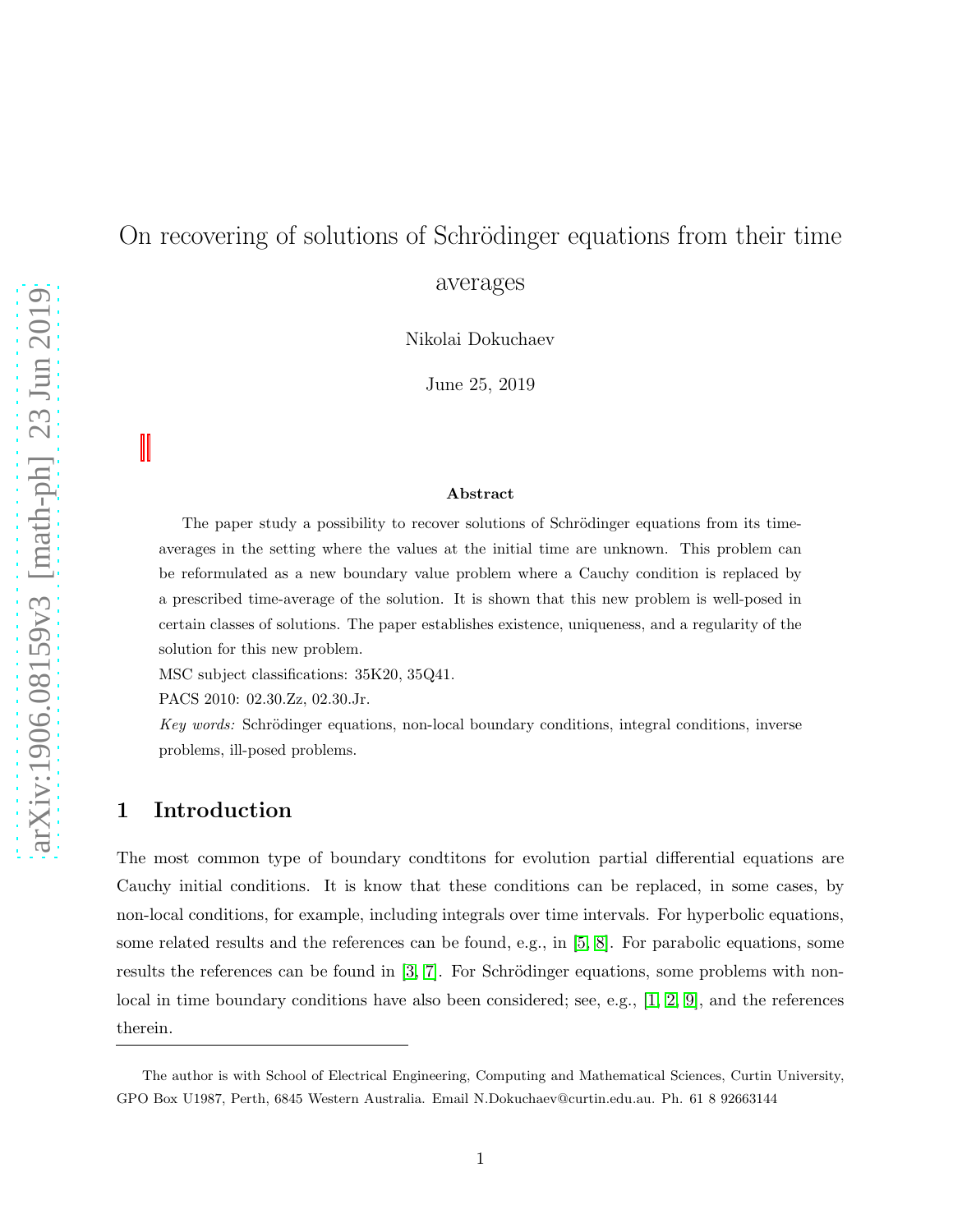The paper readdresses the problem of solvability of boundary value problems with non-local in time conditions for Schrödinger equations. The underlying problem is formulated as a new boundary value problem where a Cauchy condition is replaced by a prescribed weighted time-average of the solution. It is shown that this new problem is well-posed in a wide enough class of solutions.

Related results were obtained In  $[1, 2, 9]$  $[1, 2, 9]$  $[1, 2, 9]$  for Schrödinger equations with non-local in time conditions. In [\[1,](#page-8-4) [9\]](#page-8-6), the nonlocal conditions connected solutions in a finite set of times. In [\[2\]](#page-8-5), the conditions were quite general and allowed to include integrals over time. The method used in [\[1,](#page-8-4) [2,](#page-8-5) [9\]](#page-8-6) was based on the contraction mapping theorem; this allowed to cover conditions that can be represented as  $u(0) - B(u|_{t \in [0,T]}) = \mu$ , where  $\mu$  is the free term,  $u = u(t)$  is the solution,  $t > 0$ is the time, and  $B$  is an operator with sufficiently small norm such that the contraction mapping theorem can be applied.

In the present method, we use a different method based the spectral expansion, similarly to the setting from [\[3,](#page-8-2) [4,](#page-8-7) [6\]](#page-8-8). This allowed to consider non-local conditions where  $u(0)$  is not presented as a dominating term, such as conditions  $\int_0^T e^{rt} u(t) dt = \mu$ , for some number r. We establishe existence, uniqueness, and a regularity of the solution for this new problem. In addition, the eigenfunction expansion for the solution is presented explicitly. This allows to derive a numerical solution.

The rest of the paper is organized as follows. In Section [2,](#page-1-0) we introduce boundary value problem with averaging over time. In Section [3,](#page-3-0) we present the main result (Theorem [1\)](#page-3-1). In Section [4,](#page-3-2) we present the proofs.

#### <span id="page-1-0"></span>2 Some definitions

For a Banach space X, we denote the norm by  $\|\cdot\|_X$ . For a Hilbert space X, we denote the inner product by  $(\cdot, \cdot)_X$ . We denote the Lebesgue measure and the  $\sigma$ -algebra of Lebesgue sets in  $\mathbb{R}^n$  by  $\bar{\ell}_n$  and  $\bar{\mathcal{B}}_n$ , respectively.

Let  $D \subset \mathbb{R}^n$  be a domain, and let  $H = L_2(D, \bar{B}_n, \bar{\ell}_1; \mathbb{C})$  be the space of complex-valued functions. Let  $A: H \to H$  be a self-adjoint operator defined on an everywhere closed subset  $D(A)$ of  $H$  such that if  $u$  is a real valued function then  $Au$  is also a real valued function.

Let  $H_{BC}$  be a set functions from H such that  $H_{BC}$  is everywhere dense in H, that the set  $D(A) \cap \widehat{H}$  is everywhere dense in  $\widehat{H}$ , and that  $(u, Av)_{H}$  is finite and defined for  $u, v \in H_{BC}$  as a continuous extension from  $D(A) \times D(A)$ .

Consider an eigenvalue problem

<span id="page-1-1"></span>
$$
Av = -\lambda v, \quad v \in H_{BC}.\tag{1}
$$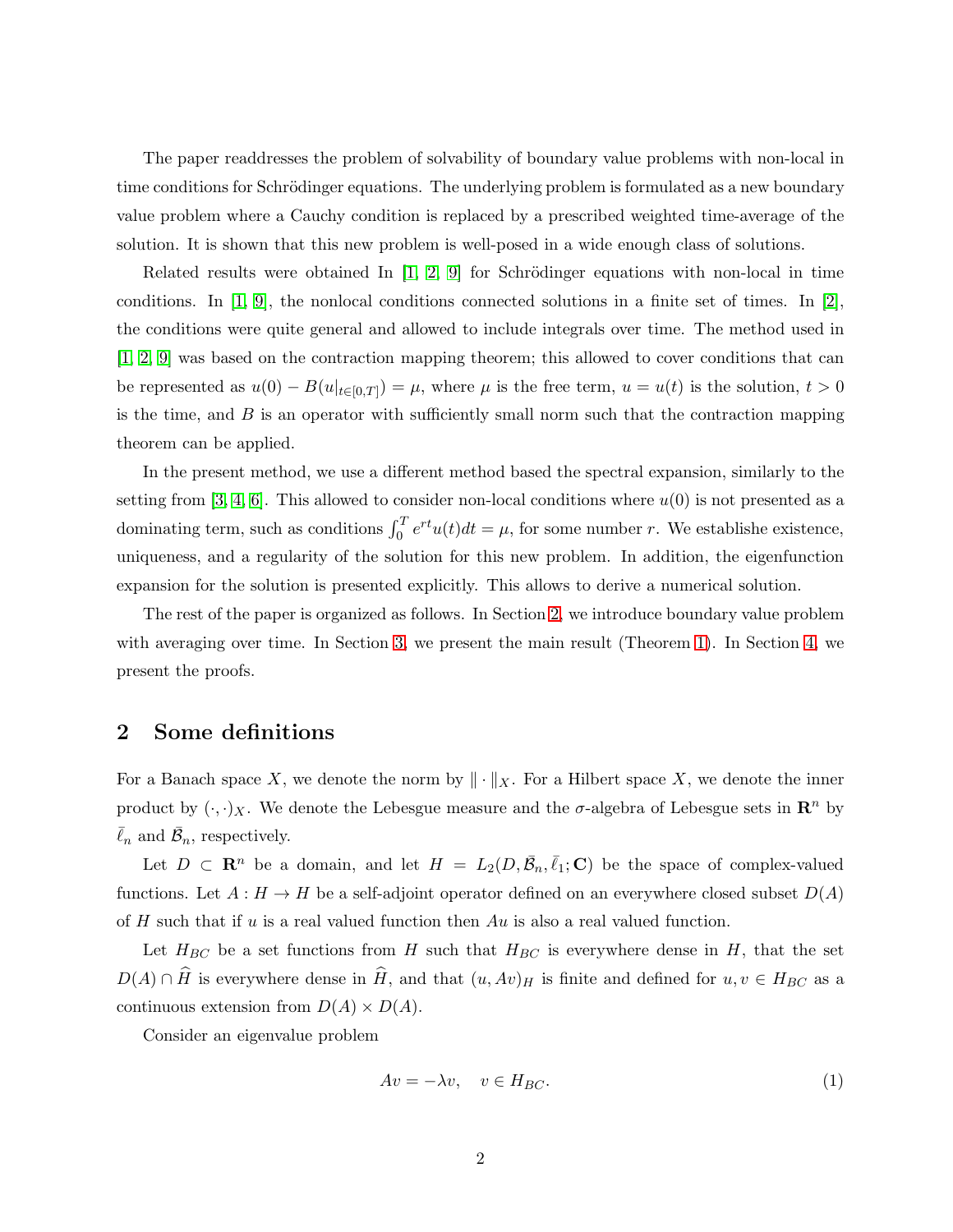We assume that this equation is satisfied for  $v \in H_{BC}$  if

$$
(w, Av)_H = -\lambda(w, v, )_H \quad \forall w \in H_{BC}.
$$

Assume that there exists a basis  ${v_k}_{k=1}^{\infty} \subset H_{BC}$  in H such that

$$
(v_k, v_m)_H = 0, \quad k \neq m, \quad ||v_k||_H = 1,
$$

and that  $v_k$  are eigenfunctions for [\(1\)](#page-1-1), i.e.,

$$
Av_k = -\lambda_k v_k,
$$

for some  $\lambda_k \in \mathbf{R}$  such that  $\inf_k \lambda_k > -\infty$ ,  $k \to +\infty$ .

These assumptions imply that the operator  $A$  is self-adjoint with respect to the boundary conditions defined by the choice of  $H_{BC}$ .

Let  $H^2$  be the set of functions from  $H^2$  such that  $(Au, Au)$ <sub>H</sub> is finite.

It follows from the assumptions that there exists  $c_A \geq 0$  such that

$$
-(u, Au)_{H} + c_{A}||u||_{H}^{2} > 0, \quad u \neq 0, \quad u \in H^{1},
$$
  

$$
(Au, Au)_{H} + c_{A}||u||_{H}^{2} > 0, \quad u \neq 0, \quad u \in H^{2}.
$$

We consider  $H$  and  $H^2$  as Hilbert spaces with the norms

$$
||u||_{H^1}^2 \triangleq (u, Au)_H + c_A ||u||_H^2,
$$
  

$$
||u||_{H^2}^2 \triangleq (Au, Au)_H + c_A ||u||_H^2.
$$

Clearly, the spaces  $H^1$  and  $H^2$  are isometric to weighted  $\ell_2$ -spaces: if  $u = \sum_{k=1}^{\infty} c_k v_k$ , then

$$
||u||_{H^1}^2 = \sum_{k=1}^{\infty} (\lambda_k + c_A)|c_k|^2, \quad ||u||_{H^2}^2 = \sum_{k=1}^{\infty} (\lambda_k^2 + c_A)|c_k|^2.
$$

Introduce the spaces

$$
\mathcal{C} \stackrel{\Delta}{=} C([0,T];H), \quad \mathcal{C}^k \stackrel{\Delta}{=} C([0,T];H^k), \quad k=1,2, \quad \mathcal{W} \stackrel{\Delta}{=} L^2([0,T],\bar{\mathcal{B}}_1,\bar{\ell}_1;H^1),
$$

and the space

 $\mathcal{V} \stackrel{\Delta}{=} \mathcal{W} \cap \mathcal{C},$ 

with the norm  $||u||_{\mathcal{V}} \triangleq ||u||_{\mathcal{W}} + ||u||_{\mathcal{C}}$ . Clearly,  $\mathcal{C}^1 \subset \mathcal{V}$ .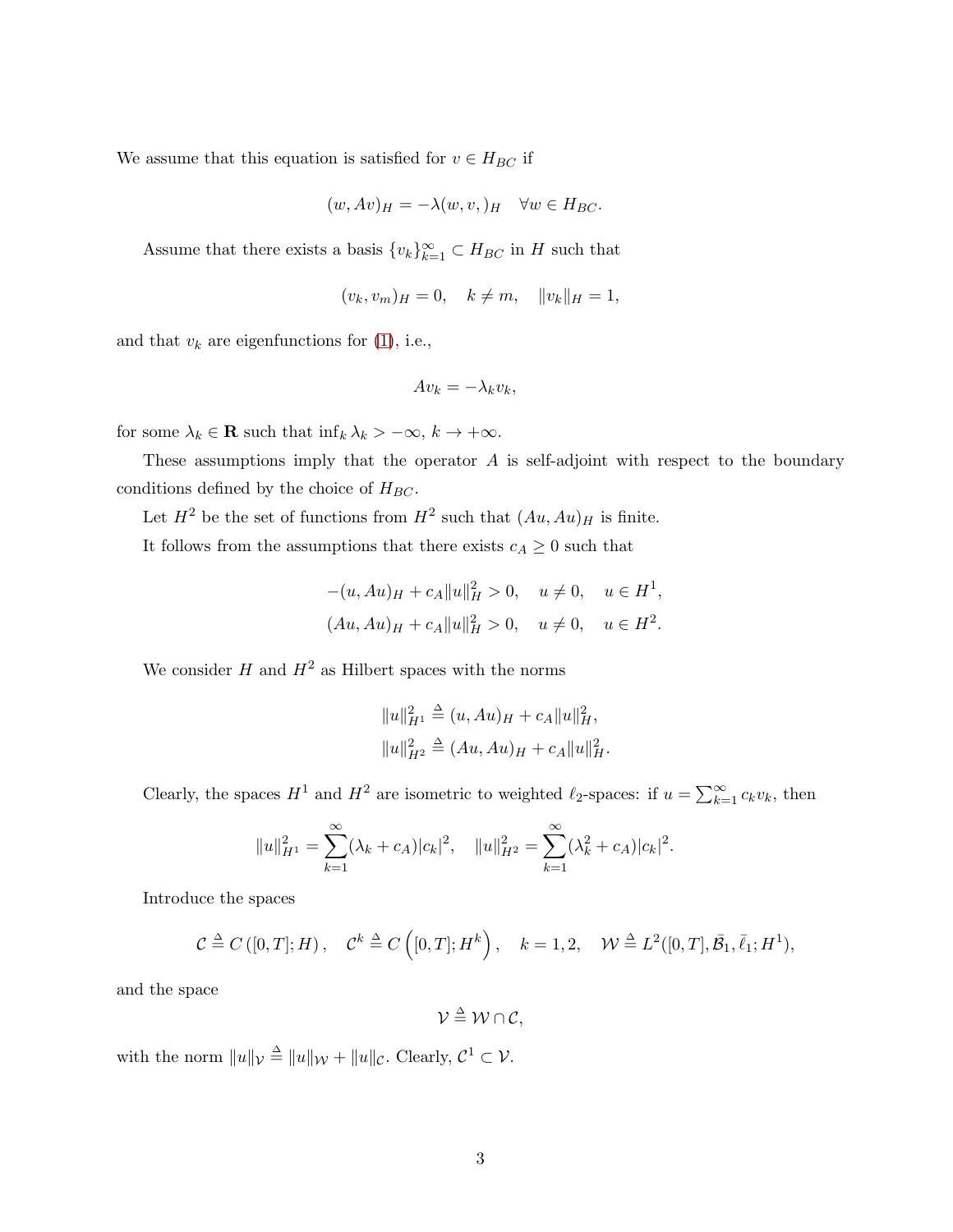#### <span id="page-3-0"></span>3 Problem setting and the main result

Let  $T > 0$ ,  $r \in \mathbb{C}$ , and  $\mu \in H^2$  be given. We consider the boundary value problem

<span id="page-3-3"></span>
$$
\frac{1}{i}\frac{du}{dt}(t) = Au(t), \quad t \in (0, T),
$$
\n(2)

$$
\int_0^T e^{rt}u(t)dt = \mu.
$$
\n(3)

We consider problem  $(2)-(3)$  $(2)-(3)$  assuming that the initial value  $u(0)$  is unknown.

As usual, we accept that equation [\(2\)](#page-3-3) is satisfied for  $u \in \mathcal{V}$  if, for any  $t \in [0, T]$ ,

$$
(u(t), \zeta)_H = (u(0), \zeta)_H + i \int_0^t (Au(s), \zeta)_H ds \quad \forall \zeta \in H^1.
$$
 (4)

<span id="page-3-1"></span>**Theorem 1** Assume that  $\text{Re } r \neq 0$ . In this case, for any  $\mu \in H^2$ , there exists a unique solution  $u \in V^1$  of problem [\(2\)](#page-3-3)-[\(3\)](#page-3-3). This solution belongs to  $C^1$ . Moreover, there exists  $c > 0$  such that

<span id="page-3-5"></span>
$$
||u||_{\mathcal{C}^1} \le c||\mu||_{H^2}
$$
\n(5)

for all  $\mu \in H^2$ . Here  $c > 0$  depends only on  $H_{BC}$ , A, T, and r.

By Theorem [1,](#page-3-1) problem [\(2\)](#page-3-3)-[\(3\)](#page-3-3) is well-posed in the sense of Hadamard for  $\mu \in H^2$ .

The proof of this theorem is given below; it is based on construction of the solution  $u$  for given  $\mu$ .

## <span id="page-3-2"></span>4 Proofs

Let us introduce operators  $\mathcal{L}: H^1 \to \mathcal{V}$  such that  $\mathcal{L}\xi = u$ , where u is the solution in V of problem [\(2\)](#page-3-3) with the Cauchy condition

$$
u(0) = \xi. \tag{6}
$$

Let a linear operator  $M_0: H \to H$  be defined such that

$$
M_0 \xi = \int_0^T u(t) dt, \text{ where } u = \mathcal{L} \xi.
$$

<span id="page-3-4"></span>In these notations,  $\mu = M_0 u(0)$  for a solution u of problem [\(2\)](#page-3-3).

**Lemma 1** Let us assume that  $\lambda_1 \geq 1$  and that  $c_A = 0$ . Then the linear operator  $\mathcal{L}: H^1 \to \mathcal{C}^1$  is continuous, and  $\|\mathcal{L}\| \leq 1$  for its norm.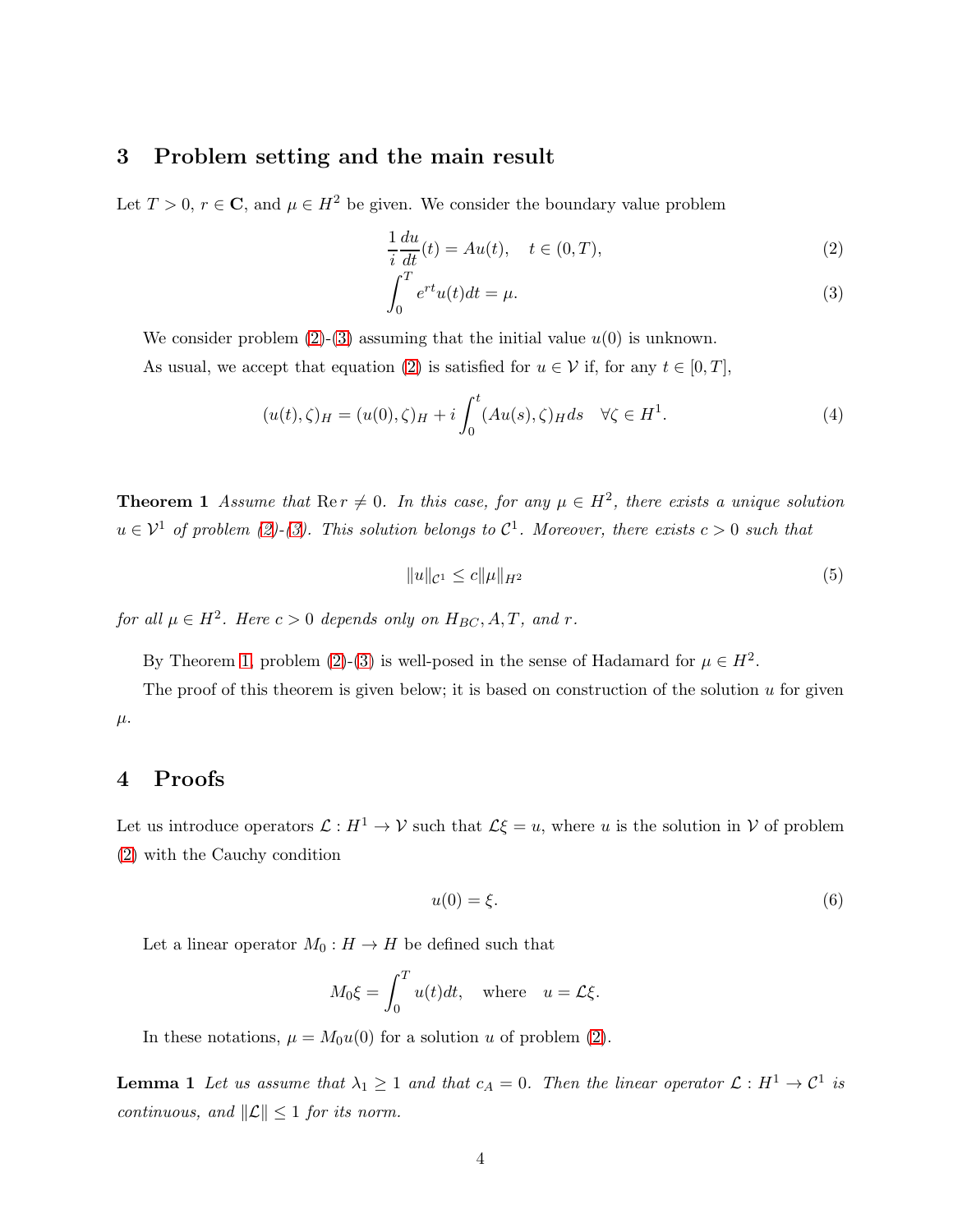It can be noted that, under the assumptions of Lemma [1,](#page-3-4) it follows from the definitions that

<span id="page-4-3"></span>
$$
||u||_{H^1} = -(u, Au)_H = \sum_{k=1}^{\infty} |\alpha_k|^2 \lambda_k, \quad u \in H^1
$$
  

$$
||u||_{H^2} = (Au, Au)_H = \sum_{k=1}^{\infty} |\alpha_k|^2 \lambda_k^2, \quad u \in H^2.
$$
 (7)

*Proof of Lemma [1](#page-3-4).* Let  $\xi$  be expanded as

<span id="page-4-1"></span>
$$
\xi = \sum_{k=1}^{\infty} \alpha_k v_k. \tag{8}
$$

Here the coefficients  $\alpha_k$  are such that  $\sum_{k=1}^{+\infty} |\alpha_k|^2 = ||\xi||_H < +\infty$ . For  $u = M_0 \xi$ , we have that

<span id="page-4-2"></span>
$$
u(t) = \sum_{k=1}^{\infty} \alpha_k e^{-i\lambda_k t} v_k.
$$
\n(9)

Clearly, we have that  $||u(t)||_H \leq ||\xi||_H$  for all t. In addition,

$$
-(u(t), Au(t))_H = \sum_{k=1}^{\infty} |\alpha_k|^2 \lambda_k e^{-i\lambda_k t}.
$$

Hence, for all  $t$ ,

$$
||u(t)||_{H^1} = -(u(t), Au(t))_H \le \sum_{k=1}^{\infty} |\alpha_k|^2 \lambda_k = ||\xi||_{H^1}.
$$

<span id="page-4-0"></span>The continuity of  $u(t)$  in  $H^1$  with respect to t follows from the Lebesgue's dominated converges theorem. This completes the proof of Lemma [1.](#page-3-4)  $\square$ 

**Lemma 2** Under the assumption of Lemma [1,](#page-3-4) the operators  $M_0: H^1 \to H^2$  and  $M_0^{-1}: H^2 \to H^1$ are continuous, and the statement of Theorem [1](#page-3-1) holds.

*Proof of Lemma [2](#page-4-0).* Let  $\xi$  be expanded as in [\(8\)](#page-4-1), and let  $\xi$  be expanded as

$$
\mu = \sum_{k=1}^{\infty} \gamma_k v_k.
$$
\n(10)

If  $u \in V$  is a solution of problem [\(2\)](#page-3-3)-[\(3\)](#page-3-3), then  $u(0) \in H$  is uniquely defined; it follows from the definition of V. Hence  $\xi = u(0) \in H$  is uniquely defined. Let  $\xi$  and  $\mu$  be expanded as

$$
\xi = \sum_{k=1}^{\infty} \alpha_k v_k, \quad \mu = \sum_{k=1}^{\infty} \gamma_k v_k,
$$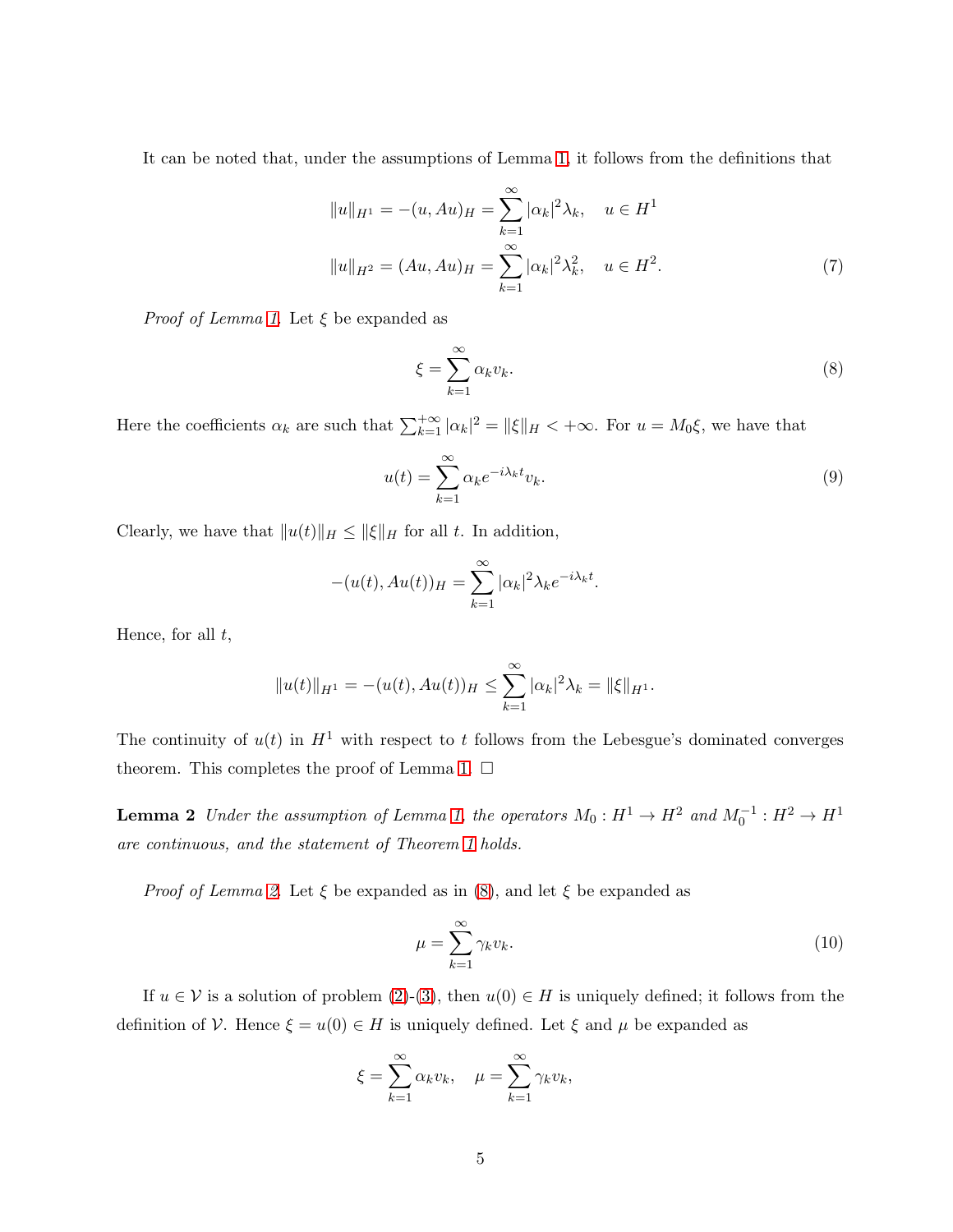where  $\{\alpha_k\}_{k=1}^{\infty}$  and  $\{\gamma_k\}_{k=1}^{\infty}$  and square-summable sequences in C. By the choice of  $\xi$ , we have that  $u = \mathcal{L}\xi$ . Applying the Fourier method, we obtain expansion [\(9\)](#page-4-2).

On the other hand,

$$
\mu = \sum_{k=1}^{\infty} \gamma_k v_k(x) = \int_0^T e^{rt} u(t) dt = \sum_{k=1}^{\infty} \int_0^T e^{rt} \alpha_k e^{-i\lambda_k t} v_k(x) dt = \sum_{k=1}^{\infty} \zeta_k \alpha_k v_k(x),
$$

where

<span id="page-5-0"></span>
$$
\zeta_k = \int_0^T e^{rt - i\lambda_k t} dt = \frac{1}{r - i\lambda_k} \left( e^{r - i\lambda_k T} - 1 \right). \tag{11}
$$

Hence

$$
\|\mu\|_{H^2}^2\leq \sum_{k=1}^\infty \lambda_k^2 \left|\frac{1}{r-i\lambda_k}\right| \left|e^{rT-i\lambda_k T}-1\right|^2|\alpha_k|^2\leq \widehat{c}\sum_{k=1}^\infty \lambda_k|\alpha_k|^2\leq \widehat{c}\|\xi\|_{H^1}^2,
$$

where  $\hat{c} \triangleq \sup_k |e^{rT - i\lambda_k T} - 1|^2$ . This proves that the operator  $M_0: H^1 \to H^2$  is continuous.

Further, the sequence  $\{\alpha_k\}$  is uniquely defined as

<span id="page-5-1"></span>
$$
\alpha_k = \gamma_k/\zeta_k, \quad k = 1, 2, \dots \tag{12}
$$

Since Re  $r \neq 0$ , it follows that  $\inf_k | (e^{rT-i\lambda_kT} - 1) | \geq |e^{rT} - 1| > 0$ . Hence

$$
|\zeta_k^{-1}|\leq \frac{\sqrt{|r|^2+\lambda_k^2}}{|e^{rT}-1|}.
$$

It follows that

$$
|\alpha_k| \le \frac{\sqrt{|r|^2 + \lambda_k^2}}{|e^{rT} - 1|} |\gamma_k| \tag{13}
$$

and

$$
\sum_{k=1}^{\infty} \lambda_k |\alpha_k|^2 \le \sum_{k=1}^{\infty} \lambda_k |\gamma_k|^2 \psi_k,
$$

where

$$
\psi_k \triangleq \frac{1}{|e^{rT} - 1|} \sqrt{|r|^2 + \lambda_k^2}.
$$

We have that

$$
|\psi_k|\leq \frac{\sqrt{r^2+\lambda_k^2}}{|e^{rT}-1|}\leq \frac{|r|+\lambda_k}{|e^{rT}-1|}.
$$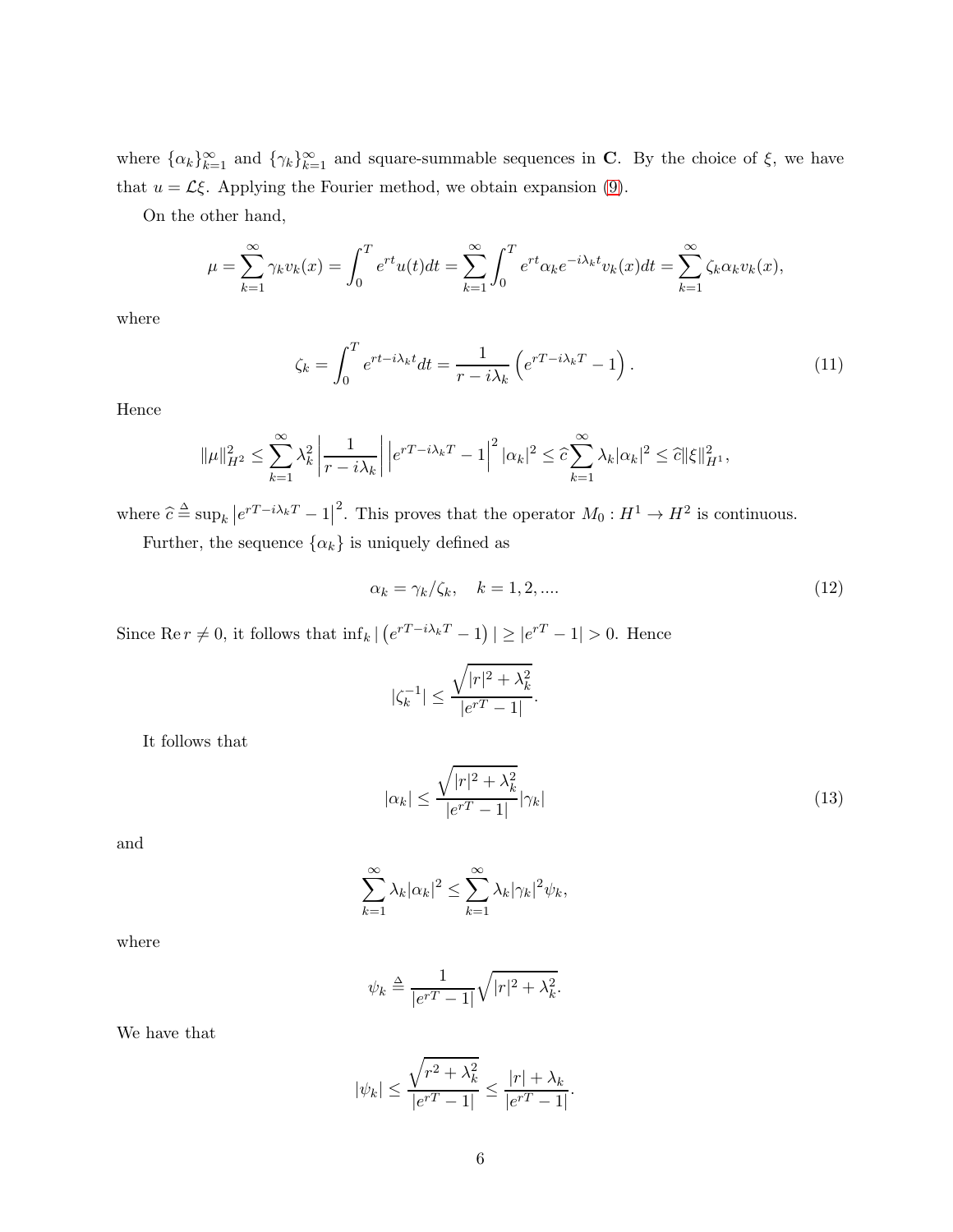By [\(7\)](#page-4-3), it follows that  $||u||_{H^1} \le ||u||_{H^2}$  for  $u \in H^2$ . Hence

$$
||u(0)||_{H^1} = ||\xi||_{H^1} \le \frac{1}{|e^{rT} - 1|} (||\mu||_{H^2} + |r||\mu||_{H^1}) \le \frac{1 + |r|}{|e^{rT} - 1|} ||\mu||_{H^2}.
$$
\n(14)

This proves that the operator  $M_0^{-1}: H^2 \to H^1$  is continuous.

The prior estimate [\(5\)](#page-3-5) follows from Lemma [1;](#page-3-4) the uniqueness of solution follows from the linearity of the problem and from [\(5\)](#page-3-5). This complete the proof of Lemma [2.](#page-4-0)  $\Box$ 

*Proof of Theorem [1](#page-3-1).* Under the assumption of Lemma [1,](#page-3-4) the statement of Theorem 1 follows from Lemma [2](#page-4-0) and Lemma [1.](#page-3-4) Let us consider the general case.

Let  $q > 0$  be such that  $\lambda_k + q \ge 1$  for all k. Consider the eigenvalue problem

$$
Au - qu = -\lambda u, \quad u \in H_{BC}.
$$

Clearly, the eigenfunctions can be selected the same as for problem [\(1\)](#page-1-1) with  $q = 0$ , and the corresponding eigenvalues  $\{\bar{\lambda}_k\}_{k=1}^{\infty}$  are  $\bar{\lambda}_k = \lambda_k + q \ge 1$ .

Let  $\bar{r} = r + iq$ . Clearly, Re  $r \neq 0$  if and only if Re  $\bar{r} \neq 0$ .

Consider the boundary value problem

<span id="page-6-0"></span>
$$
\frac{1}{i}\frac{d\bar{u}}{dt}(t) = A\bar{u}(t) + q\bar{u}(t), \quad t \in (0, T),
$$
\n(15)

$$
\int_0^1 e^{\bar{r}t}\bar{u}(t)dt = \mu.
$$
\n(16)

By Lemma [2,](#page-4-0) for any  $\mu \in H^2$ , there exists a unique solution  $\bar{u}(t) \in C^1$  of this problem, and there exists a constant  $\bar{c} > 0$  such that

 $\|\bar{u}\|_{\mathcal{C}^1} \leq \bar{c} \|\mu\|_{H^2}$ 

for all  $\mu \in H^2$ . This  $\bar{c} > 0$  depends only on  $\mathcal{A}, H^1, T$ , and  $\bar{r}$ .

Let

<span id="page-6-1"></span>
$$
u(t) \stackrel{\Delta}{=} e^{iqt} \bar{u}(t). \tag{17}
$$

For  $t \in (0, T)$ , we have that

$$
\frac{1}{i}\frac{du}{dt}(t) = \frac{1}{i}\frac{d\bar{u}}{dt}(t)e^{iqt} + q\bar{u}(t)e^{iqt} = [A\bar{u}(t) - q\bar{u}(t)]e^{iqt} + q\bar{u}(t)e^{iqt} = Au(t).
$$

In addition,

$$
\int_0^T e^{rt} u(t) dt = \int_0^T e^{rt} \bar{u}(t) e^{iqt} dt = \int_0^T e^{r+iqt} \bar{u}(t) dt = \int_0^T e^{\bar{r}t} \bar{u}(t) dt = \mu.
$$
 (18)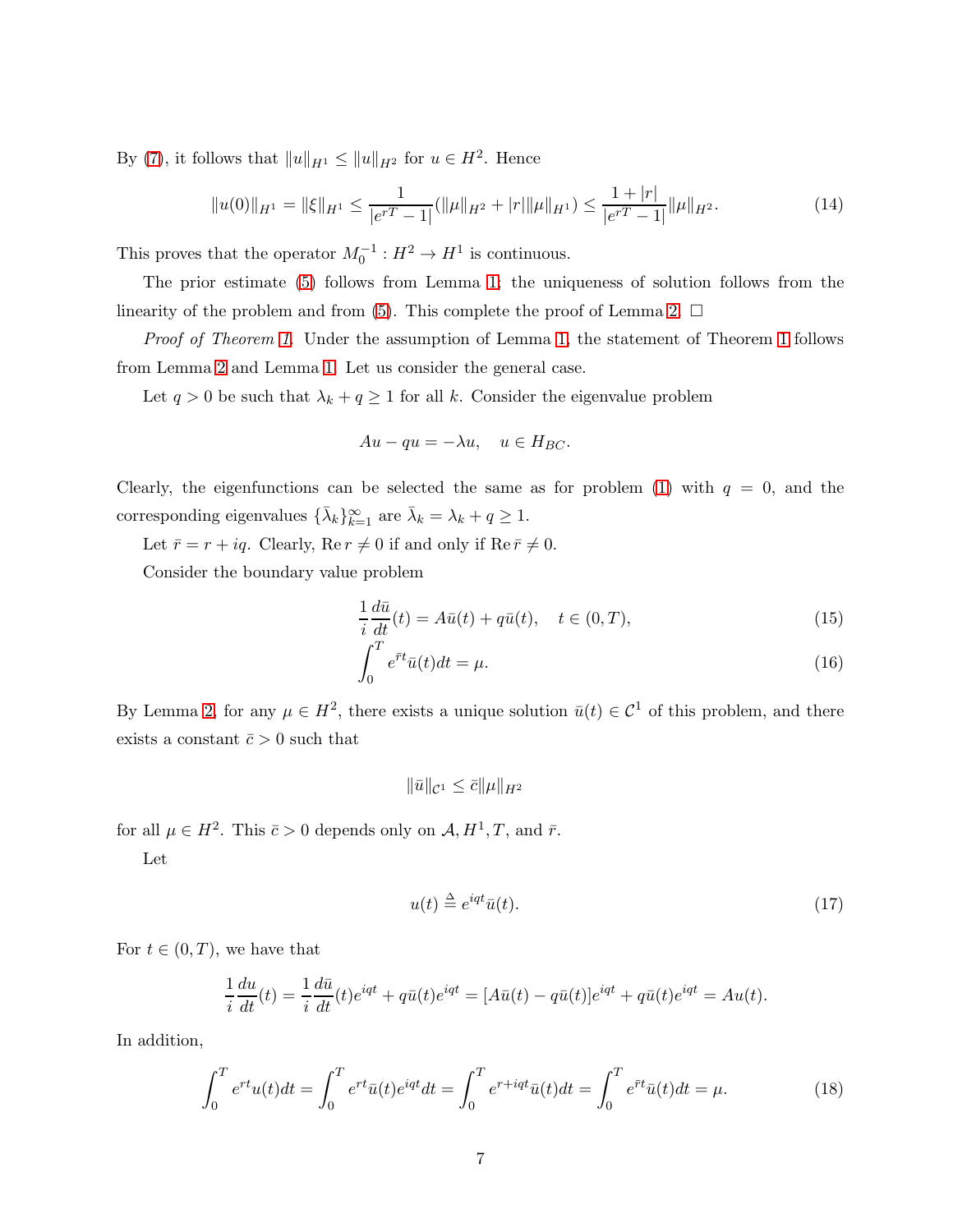Hence  $u \in \mathcal{C}^1$  is a solution of problem [\(2\)](#page-3-3)-[\(3\)](#page-3-3). Estimate [\(5\)](#page-3-5) follows from (17) and from the choice of u. To prove the uniqueness of the solution u, it sufficient to observe that, for each  $u \in \mathcal{V}^1$  satisfying [\(2\)](#page-3-3)-[\(3\)](#page-3-3), one can construct  $\bar{u} \in \mathcal{V}^1$  satisfying [\(15\)](#page-6-0)-[\(16\)](#page-6-0) using the steps described above in reverse. This  $\bar{u}$  is unique for a given  $\mu$ , and hence u is also unique. This completes the proof of Theorem [1.](#page-3-1)  $\Box$ 

**Remark 1** Equations  $(9)(11)(12)$  $(9)(11)(12)$  $(9)(11)(12)$ , and  $(17)$  imply an explicit eigenfunction expansion for the solution

$$
u(t) = \sum_{k=1}^{\infty} \frac{r - i\lambda_k}{e^{rT - i\lambda_k T} - 1} \gamma_k e^{-i\lambda_k t} v_k.
$$
\n(19)

This can be used for numerical solutions.

**Remark 2** It can be noted that Theorem 1 requires that  $\mu$  belongs to  $H^2$  rather than to  $H^1$ , i.e. it is more smooth than the corresponding  $u(0)$  that belongs to  $H<sup>1</sup>$  only. In fact, this is quite expectable: as it is seen from Lemma 2 and its proof, the integration over time is damping the members of the eigenfunction expansion corresponding to larger  $\lambda_k$ . This explains why  $\mu$  is more smooth than  $u(0)$ .

Remark 3 The regularity established in Theorem [1](#page-3-1) does not hold for an interesting case where  $r = 0$ . The choice of r with Re  $r \neq 0$  was used to achieve regularisation. It can be noted that a similar regularity holds for a boundary value problem

$$
\frac{1}{i}\frac{dw}{dt}(t) = Aw(t) - irw(t), \quad t \in (0, T),\tag{20}
$$

$$
\int_0^T e^{rt}w(t)dt = \mu.
$$
\n(21)

for a Schrödinger equation with complex valued addition  $-r$  to the potential such that Re  $r \neq 0$ . In fact,  $w(t) = e^r t u(t)$ .

# 5 Conclusions

The paper establishes solvability of a boundary value problem for a Schrödinger equations. This problem can be reformulated as a new boundary value problem where a Cauchy condition is replaced by a prescribed time-average of the solution. It is shown that this new problem is well-posed in certain classes of solutions. This supplements existing results  $[1, 2, 9]$  $[1, 2, 9]$  $[1, 2, 9]$  for Schrödinger equation with non-local condition. These works use the contraction mapping theorem; respectively, the non-local Bu in time part of the conditions such  $u(0)-Bu = \mu$  has to be relatively small comparing with the